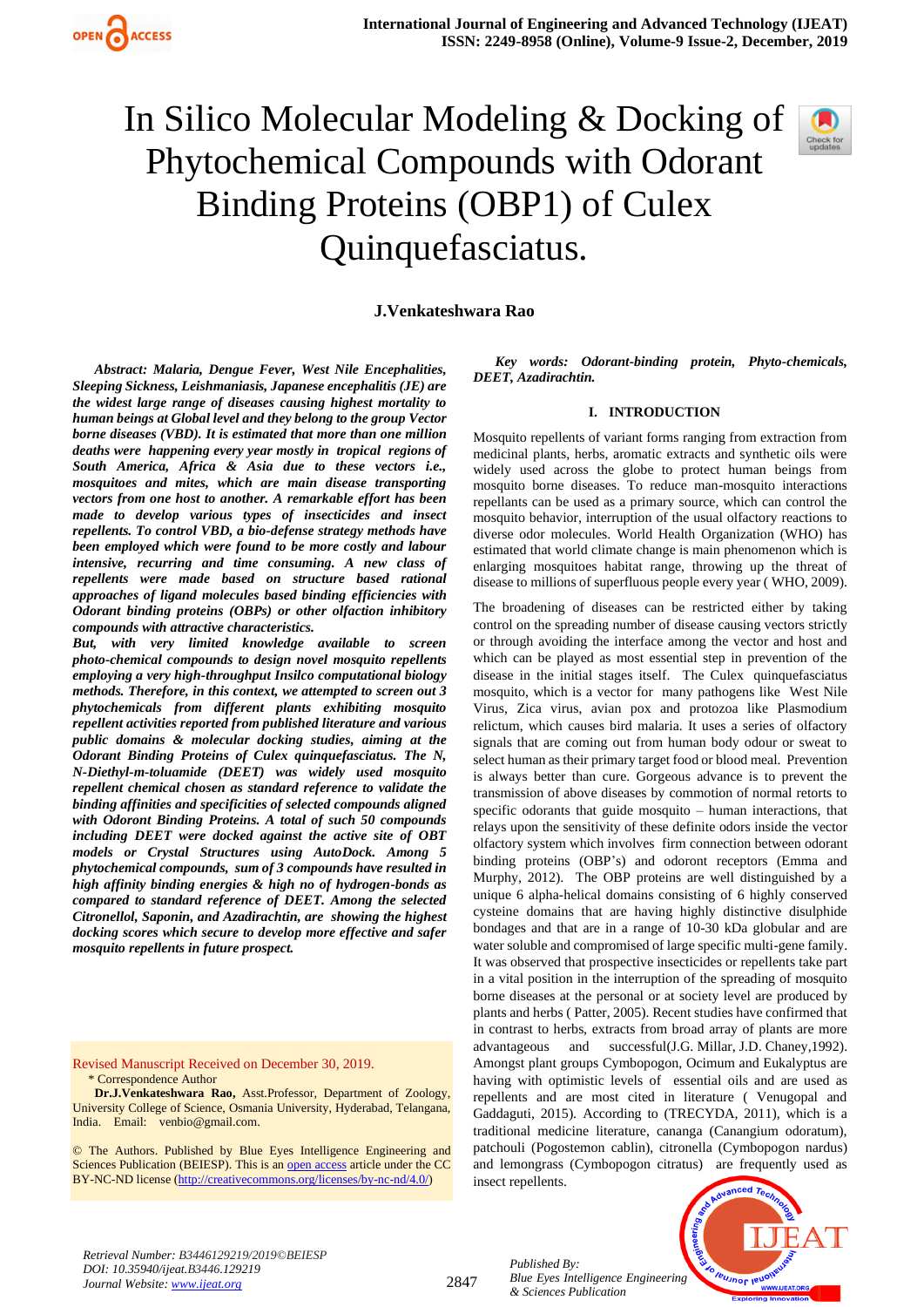## **In Silico Molecular Modeling & Docking of Phytochemical Compounds with Odorant Binding Proteins (OBP1) of Culex Quinquefasciatus.**

The current study primary aim is to investigate the possibility of searching out the repellent action of prospective natural compounds from a range of plant species against odoront binding proteins of Culex quinquefasciatus.

In this context, a sincere effort was made to realize the efficient mechanisms that rules the interactions of natural mosquito repellent compounds against odoront binding proteins of Culex quinquefasciatus.

## **II. MATERIALS AND METHODS:**

### **Retrieval of Mosquito Repellents from Phytochemical Literature Survey:**

For generations, plant based repellents have been used for individual defense measure against host- looking for mosquitoes. Ethnobotanical surveys are useful source of information for the development of natural repellents as much of knowledge is readily available about traditional plants. Active phyoto molecules were extensively searched by a thorough literature survey and suitable articles were retrieved based on repellent information from public websites by key word based search and expression based searching methods (T.O. Olagbemiro, 2004). From the literature collected about 8 different plants with important phytochemicals as ingredients and with repellent activity were selected. Artemisia monosperma, Ocimum tenuliflorum, Eugenia aromatic, Vertiveria zizanioides, Cymbopogon nardus, Hierochloe odorata, Nepeta cataria, Ocimum basilica etc.,

#### **Identification of Phytochemical Compounds:**

2D structures were obtained from a sum of 10 compounds which were identified as effective repellents and corresponding units were built using the PubChem database found at the website address:[\(http://pubchem.ncbi.nlm.nih.gov/\)](http://pubchem.ncbi.nlm.nih.gov/).Using Discovery Studio Visualizaer 4.0 (DSV) the 2D coordinates were converted into 3D coordinates.

#### **Selection of Target Protein Molecule** *Modelling of target 3Dimentional OBPs Molecules:*

The main olfactory component system composed of insect Odorant binding proteins of insects bind to attract and as well as repellent odors. The transportation of odorants & pheromone molecules to the olfactory receptors are recognized by odorant binding proteins and are the key proteins involved in transportation. Therefore, they are primarily identified as crucial target for improvement of new repellent molecules. Different kinds of crystal structures of OBS from various different kind of mosquitoes and insects have been identified and reported in the form of PDB structural files. But, unfortunately, no crystal structure of Culex quinquefasciatus were reported at RCSB databse in PDB format for Odornat binding proteins (OBPs). By using Computational Tools an attempt was made to built the 3-dimentional model of these OBPs proteins (Xu, et al.2019).

The OBPs (i.e., UniProt KB Accession: D2IGZ8 and B 5A5T7, full length primary sequences were downloaded from UniProtKB web site. By utilizing primary sequences the 3-D model of reliable theoretical model can be generated by using accurate computational modeling tools and employing the Comparative modeling methods ( G.Paluch, 2010).

Development of 3D structure of Odorant Binding Proteins from Culex quinquefasciatus.

A total of 7 OBPs crystal structures of were obtained as PDB files, a filter was employed for this purpose of extraction (  $below < = 2.5$ Å resolution)

Heteroatoms & water molecules along with substrates and small molecules were removed prior to crystallization, docking of these OBPs molecules. From the published literature the active site residues were identified for the purpose of docking studies.

*Retrieval Number: B3446129219/2019©BEIESP DOI: 10.35940/ijeat.B3446.129219 Journal Website[: www.ijeat.org](http://www.ijeat.org/)*

DOCKING Active sites of OBP's with Selected Phytochemical Compounds:

Accurate molecular docking studies were conducted employing AutoDock Tools and AutoDock 4.2.6 in the process to investigate the accurate binding mechanisms of phytochemical compounds with the desired target OBP molecules. Hydrogen molecules were added to the polar atoms initially before the docking simulations and all the electric charges were being applied to each and every atom of the target molecule odour binding molecules. Non-Polar hydrogens, torsional angle of freedom, all rotating bonds were applied to the target molecule.

With the support of published literature, the docking stimulations were performed using variable grid dimensions covering of every one of putatative residues of the target molecule. A grid spacing of 0.375 Å was performed underneath hybrid Lamarckian Genetic Algorithm with the no. of docking processes marked as high as 30 for molecular docking simulations.

From the available Autodock, the Lamarckian genetic algorithm is considered as one of the best known docking procedures and was implemented to perform the molecular docking studies. The following values were fixed for LGA: A max. No. of 2,50,000 energy evaluations, a max. No. of 27K generations & mutations and crossover rates of 0.02 and 0.8 respectively. Up to 2Å RMSD tolerance was used for clustering of final docked simulations. Each and every ligand docked conformations were placed into groups based on the bind energies and highest ranked clusters and conformations were examined for binding efficiencies.

#### **Docking the active site of Odorant Binding Proteins with DEET:**

In the current study, active sites of OBP were docked with most widely used repellent i.e., DEET with identical grid and docking parameters were utilized for docking with the selected phytochemicals which were listed as above. The binding efficiencies for selected phytochemical with OBPs of A.stephensi and A. gambiae were compared with standard DEET as reference to gauge the accuracy of docking results.

#### **Docking Results Analysis:**

Using LigPlot+ v. 1.4 and PyMol, the non-bonded interfaces including hydrogen bondings, hydrophobic and electrostatic relations between docked compounds and target Odorant binding proteins, results were analyzed. Using the Visualizer software , Discovery Studio 4.0, The specified analysis of residues involving in the contact between ligands and protein was identified and results were analyzed.

## **III. RESULTS:**

#### *1. Literature survey on plant based compounds as mosquito repellent*

Initially around more than 100 published literatures (mostly from ethno botanical / ethno pharmacological surveys) on plant based compounds as repellent were collected from public domains. All total, a set of 10 phyto-chemical compounds were screened from 5 common plants used as mosquito repellant (as summarized in Table 1).

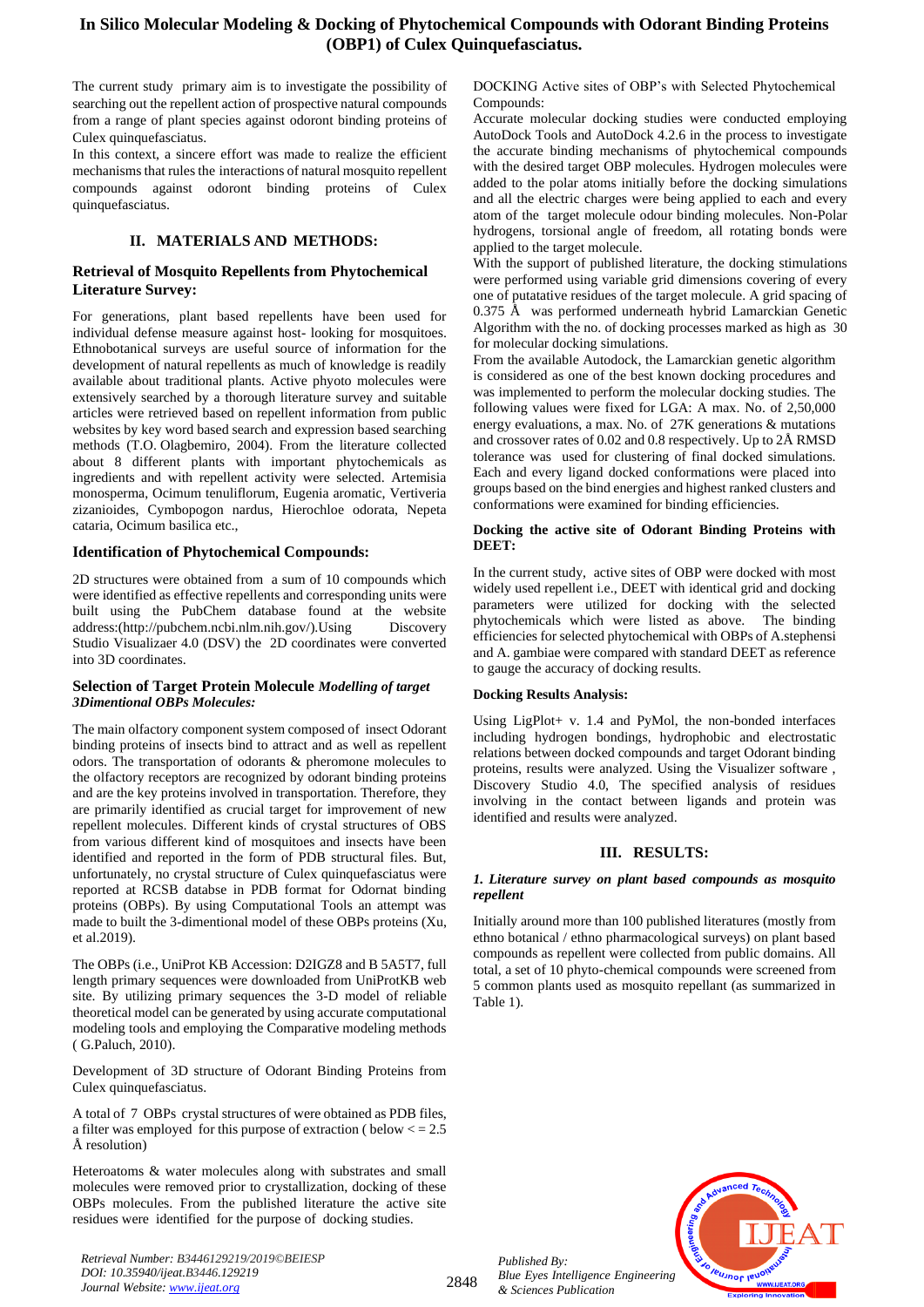

**Table 1: List of the plants along with the details of plants parts used as mosquito repellent obtained from primary literature survey**.

| S.No                    | Name of the | Location | <b>Plant Part</b> | <b>Reference</b> |  |
|-------------------------|-------------|----------|-------------------|------------------|--|
|                         | plant       |          |                   |                  |  |
| 1                       | Ocimum      | India    | and<br>Leaves     | Pavela<br>et.al. |  |
|                         | basilicum   |          | Shoot             | 2014             |  |
| 2                       | Citronella  | India    | Shoot             | Prajapathi       |  |
|                         | muconata    |          |                   | et.al, 2005      |  |
| $\overline{\mathbf{3}}$ | Azadirachta | India    | Leaves            | Misra<br>et.al   |  |
|                         | indica      |          |                   | .1995            |  |
| 4                       | Cymbopogon  | India    | Leaves<br>and     | LS Wei et.al.,   |  |
|                         | nardus      |          | <b>Stem</b>       | 2005             |  |
| 5                       | Hierochloe  | India    | Leaves            | Gregonis et.al,  |  |
|                         | odorata     |          |                   | 2005             |  |

## **2. Mining of PhytoChemical Compounds from PubChem:**

| S.No | Name of the  | Compound       | <b>Molecular</b>                                      |
|------|--------------|----------------|-------------------------------------------------------|
|      | Compound     | $ID$ ( $CID$ ) | <b>Formula</b>                                        |
|      | Citronella   | 7794           | $C_{10}H_{18}O$                                       |
| o    | Citral       | 638011         | $C_{10}H_{16}O$                                       |
| 3    | Myrcene      | 31253          | C <sub>10</sub> H <sub>16</sub>                       |
| 4    | Azadirachtin | 5281303        | $C_3$ <sub>5</sub> $H_4$ <sub>4</sub> O <sub>16</sub> |
| 5    | Saponin      | 198016         | $C_5$ g $H$ 94 $O_2$                                  |

Phytochemical compounds are extracted from Chembase and NCBI sites. Their two dimentional and three dimentional strctures were downloaded from Zinc chemical databases. Two dimensional structures were converted to three dimentional structures using PyRX software.

**3. Target odorant binding protein (OBPs) from** *Culex*  **quinquefasciatus.** 

| <b>OBP NAME</b> | <b>ACC NO</b> | <b>A.ACIDS</b> | M.W    | pl   | <b>CYSTEINES</b>  | <b>SIGNAL</b> | <b>EVALUE</b> |
|-----------------|---------------|----------------|--------|------|-------------------|---------------|---------------|
| CquiOBP1        | AF468212      | 149/125        | 14.486 | 5.52 | 26/3/37/8/8       | 98.9          | $(1e-19)$     |
| CquiOBP2*       | FJ947084      | 146/124        | 14.811 | 5.33 | 26/3/37/8/8       | 99.9          | $(4e-23)$     |
| CquiOBP3*       | FJ947085      | 147/129        | 14.539 | 5.42 | 27/3/37/8/8/11    | 95.9          | $(8e-20)$     |
| CquiOBP4*       | FJ947086      | 150/132        | 15.477 | 5.35 | 27/27/3/38/8/8    | 99.9          | $(5e-14)$     |
| CquiOBP5*       | FJ947087      | 143/128        | 14.873 | 5.01 | 28/3/38/9/8       | 87.1          | $(4e-14)$     |
| CquiOBP6*       | FJ947088      | 146/125        | 13.844 | 8.22 | 28/3/41/10/8      | 99.7          | $(5e-17)$     |
| CquiOBP7        | EU816362      | 146/126        | 14.162 | 5.25 | 13/12/3/39/8/8/11 | 1,2           | $(5e-14)$     |
| CquiOBP8*       | FJ947089      | 144/121        | 13.216 | 8.54 | 26/3/40/10/8      | 99.8          | $(1e-12)$     |
| CquiOBP9*       | FJ947090      | 147/123        | 13.826 | 6.51 | 28/3/40/10/8      | 99.9          | $(7e-14)$     |
| CquiOBP10       | XP 001864761  | 132            | 14.734 | 8.2  | 26/3/40/10/8      | NO            | $(4e-13)$     |

| CquiOBP1 | CquiOBP2 | CquiOBP3 | CquiOBP4  | CquiOBP5  |
|----------|----------|----------|-----------|-----------|
|          |          |          |           |           |
| CquiOBP7 | CquiOBP8 | CquiOBP9 | CquiOBP10 | CquiOBP11 |
|          |          |          |           |           |

The sequential information related to OBP proteins of Culex quniquefasciatus were extracted from NCBI websites. Their corresponding accession numbers are quoted in the above table. Corresponding models were developed using SPDBVIEWER software.

Modelled OBPs were prepared using PYMOL software by removing hetero atoms including hydrogens and small molecules along water of crystallization. From the literature reviews and

*Retrieval Number: B3446129219/2019©BEIESP DOI: 10.35940/ijeat.B3446.129219 Journal Website[: www.ijeat.org](http://www.ijeat.org/)*

docking studies of previous scientific reports active sites were identified.

4. **PHYTOCHEMICALS USED FOR DOCKING WITH OBP PROTEINS:**



The chemical compounds with their 2D structures were extracted from Zinc Chemical Database or pubchem website at URL link address: [http://pubchem.ncbi.nlm.nih.gov.](http://pubchem.ncbi.nlm.nih.gov/) The obtained ligands structures were then transferred to AUTODOCK recognizable format for next level studies.

Phytochemicals were selected for docking procedures were displayed in clock wise manner DEET, SAPONIN, CITRONELLA, AZADIRACHTIN. They were displayed using PYMOL software.

## **5. PHYTOCHEMICALS DURING DOCKING PROCESS WITH OBD PROTEINS.**

The 3 Dimensional representation of CquiOBP1 associated with MOP, which is an ovi-position pheromone, is the first observed ligand bound structure of Culex OBP which gives close opportunity to look into binding pocket of Mosquito OBPs. CquiOBP1 manages to alter the EAG responses of MOP, Indole and Skatole confirming that the CquiOBP1 is crucial for recognition of these molecules ( Pelletier et al., 2010).



**Culex OBP1 DOCKED WITH DEET**

The CquiOBP1 ligand binding pocket was compared with other insect OBP structures and concluded that a central hollow space inside the protein covered by neighboring hydrophobic residues. In between the helix 4 and helix 5 the major part of the ligand molecules were associated in the hydrophobic tunnel.

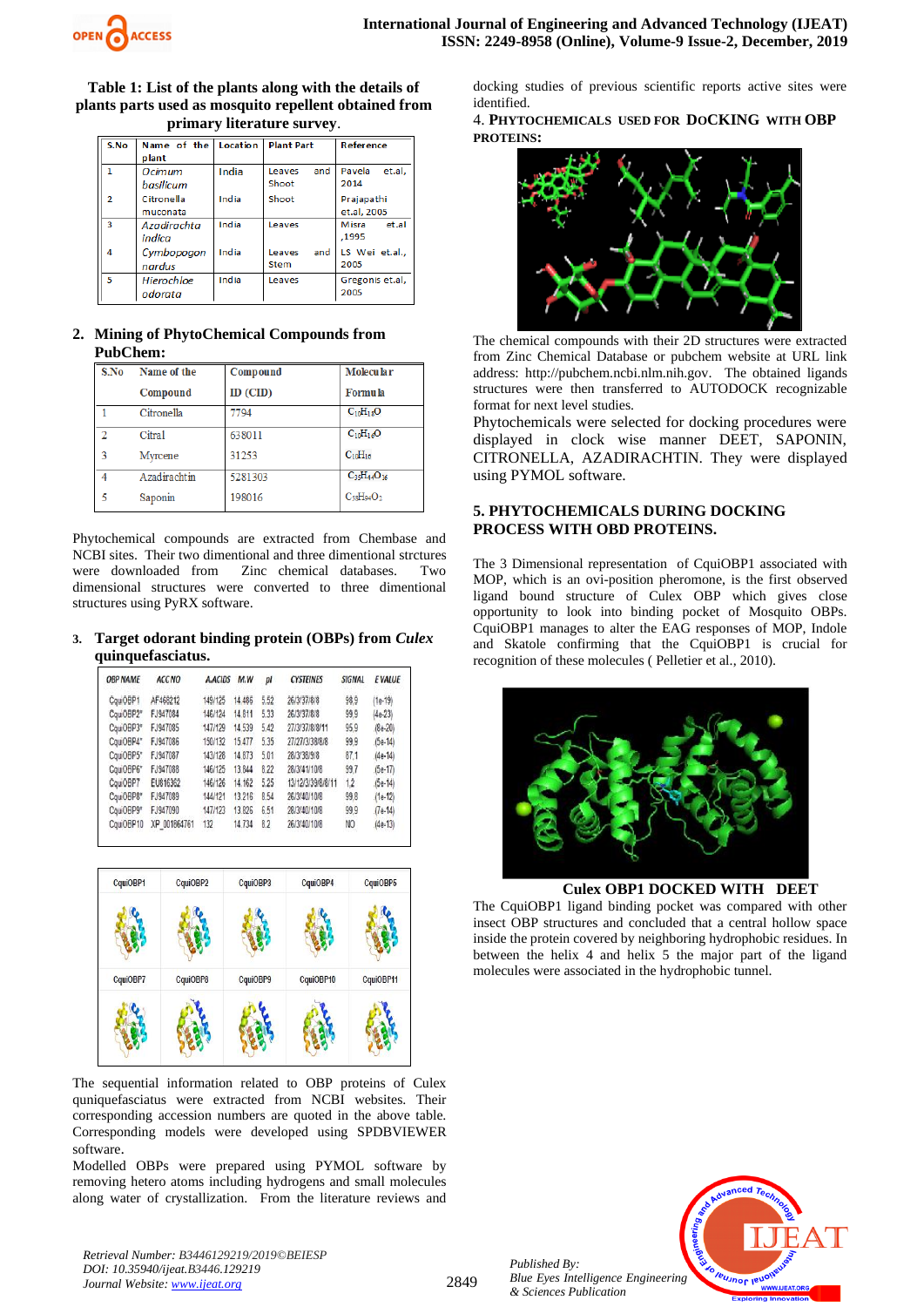**In Silico Molecular Modeling & Docking of Phytochemical Compounds with Odorant Binding Proteins (OBP1) of Culex Quinquefasciatus.**

| S            | Compound     | Protein | Energy       |
|--------------|--------------|---------|--------------|
| N            |              |         | Minimization |
| $\mathbf{o}$ |              |         | Kcal/Mol     |
|              | <b>DEET</b>  | CuOBP1  | $-4.7$       |
| C            | Azadirachtin | CuOBP1  | $-9.1$       |
| 3            | Citronellol  | CuOBP1  | $-4.8$       |
|              | Saponin      | CuOBP1  | $-6.2$       |



 **Culex OBP1 DOCKED WITH AZADIRCHTIN**



**Culex OBP1 DOCKED WITH CITRONELLOL**

OPLS-AA force field parameters were applied using Gromacs 4.5.3 software and energy minimization was done. As per the requirements of the AUTODOCK program the energy minimization structural files were prepared and by employing ADT tools hydrogen and gasteiger charges were added up. All the three dimensional coordinates of ligand MOP were obtained by Pubchem database. Twelve rotatable bonds were detected in the ligand and were chosen to be preserved during modeling process. Docking parameters were optimized by using Lamarkian genetic algorithm search method with different combination of parameters for Autogrid to reproduce a resultant conformation identical to experimentally determined crystal structure.



**Culex OBP1 DOCKED WITH SAPONIN**

## **6. Energy Minimization:**

A grid box size of 70  $*$  55  $*$  68 was employed with grid center of 32, 254; 37, 476; 37.56 which intimately identifies the binding portion of the OBPs. With 100 GA runs and 25,00,000 evaluations with a population size of 150 Lamaackian genetic algorithm was employed and the ligands were treated as highly flexible units. Khodade et.al., 2007 had developed a parallel version of the program that used for cluster machine analysis was employed.

## **IV. DISCUSSION:**

The binding residues in helix4 for DEET binding pocket were identified as (Leu80, His77, Leu76, , Leu73) and binding residues in helix5 were identified (Ala88, Met91, Met89, Gly92) and helix6 (Trp144) and Leu96', Lys93', Arg94 and Leu96' where the (') refers to the dimer.

The results of our study revealed few potent compounds saponin, Azadirachtin, Citronellol etc. have high binding affinities and stronger hydrogen bond interactions with OBPs that DEET molecule which is widely used as mosquito repellent.

It was observed that Insect OBD proteins are the principle apparatus of olfactory system of all the insects that bind with all attractant or repellant odours and OBP1 protein of Culex in our studies have relvealed to show high binding affinities towards Citronellol, Saponin and Azadirachtin compounds. The determination of 3D structures and binding specificities of various plant based compounds with mosquito repellent activities could help us in devising much powerful repellants which are better than chemical compound DEET.

#### **V. CONCLUSION:**

The main advantage using essential oil as repellants against mosquitoes is they are accepted as safe when compared to chemically driven synthetic repellants and show less adverse affects on humans. The production and enhancement of mosquito repellents from plant sources is more productive to availability of plenty of ethnobotonical knowledge and databases. In the Current Study, Saponin, Azadirachtin, Citronellol have showed much more binding affinity than DEET which is a chemical based repellant. Atlast, from our studies it is revealed that much more potential natural repellants are available in plant databases and with the help of insilico studies we can sort out several compounds in shortest possible time and can produce efficient mosquito repellents than existing harmful synthetic chemical based mosquito repellants.

#### **REFERENCES:**

- 1. WHO (2009) Guidelines for Efficacy Testing of Mosquito Repellents for Human Skin
- 2. Emma and Murphy, (2012) "A novel mechanism of ligand binding and release in the odorant binding protein 20 from the malaria mosquito Anopheles gambiae." *Protein science : a publication of the Protein Society* vol. 22,1 (2013): 11-21.
- 3. Venugopal and Gaddaguti,( 2015). "Pharmacognostic and Preliminary Phytochemical Evaluation of Ocimum basilicum L . var . pilosum ( Willd . ) Benth . and O . tenuiflorum var . CIM-AYU." (2015).
- 4. TRECYDA, (2011) Mosquito OBD compounds 157, 136–144
- 5. J. Pelletier, D.T. Hughes, C.W. Luetje, W.S. Leal (2010) An odorant receptor from the southern house mosquito Culex pipiens quinquefasciatus sensitive to oviposition attractants PLoS One, 5 (2010), Article e10090
- 6. P. Xu, Y.-M. Choo, Z. Chen, F.F. Zeng, K. Tan, T.-Y. Chen, .J. Cornel, N. Liu, W.S. LealOdorant inhibition in mosquito olfaction iScience, 19 (2019), pp. 25-38
- 7. J.G. Millar, J.D. Chaney, M.S. MullaIdentification of oviposition attractants for *Culex quinquefasciatus* from fermented Bermuda grass infusions Journal of the American Mosquito Control Association, 8 (1992), pp. 11-17